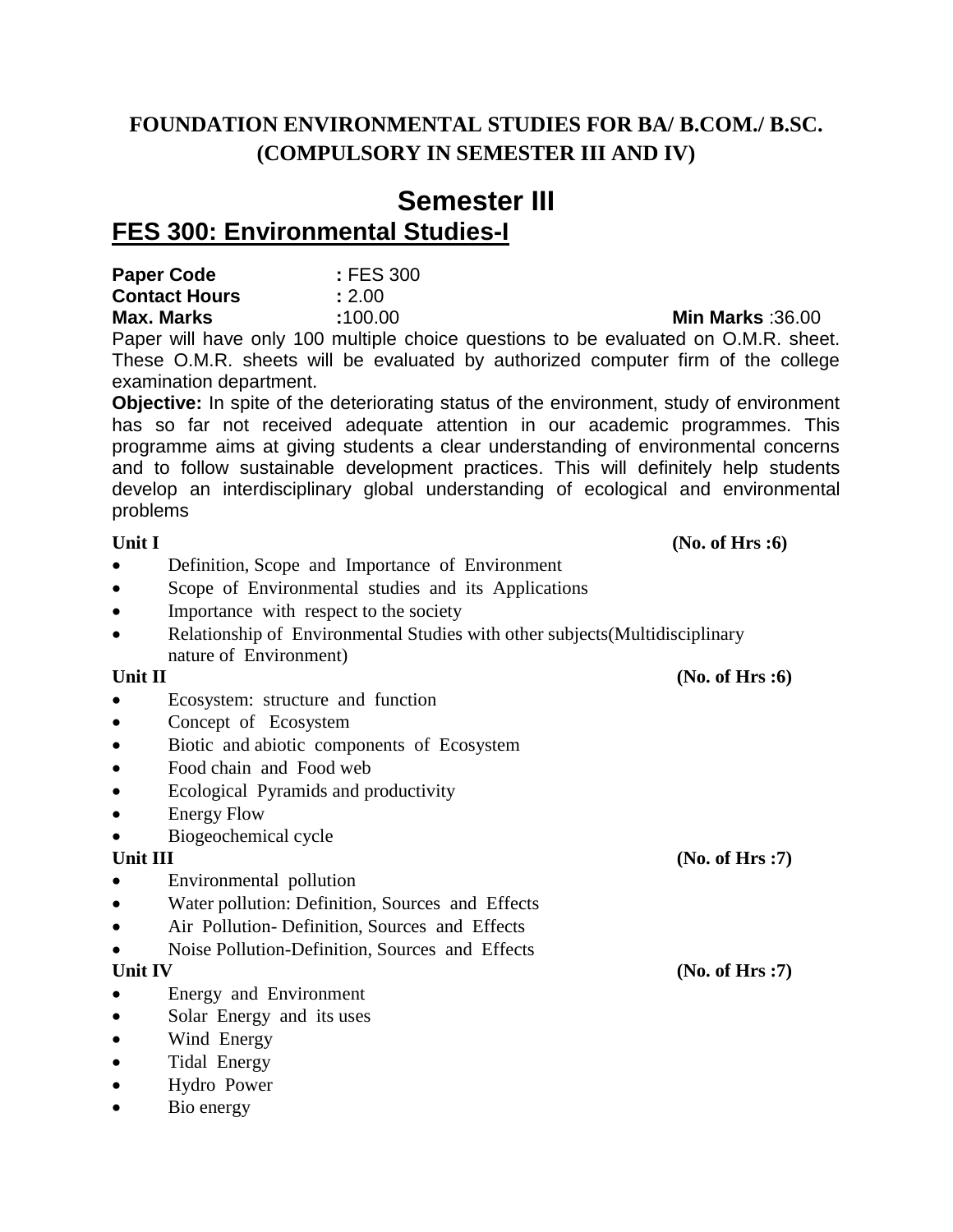# **Semester IV**

## **FES 400: Environmental Studies- II**

**Paper Code :** FES 400

Paper will have only 100 multiple choice questions to be evaluated on O.M.R. sheet. These O.M.R. sheets will be evaluated by authorized computer firm of the college examination department.

**Objective:** The course aims to provide students with knowledge about natural and disrupted systems in the natural world, and to stimulate them to develop their ability to apply their knowledge and adopt a standpoint on environmental issues.

## **Unit I (No. of Hrs: 6) (No. of Hrs: 6)**

- Biodiversity and its Conservation
- Introduction: Definition, genetics, species and ecosystem diversity.
- Values of Biodiversity: Consumptive use, productive use, social esthetic and option values.
- Threats to Biodiversity –Habitat loss, poaching of wild life.

- Natural Resources
- Renewable and non renewable
- Natural resources and associated problems.
- Forest Resources- Use and over-exploitation, deforestation and its effects
- Water Resources-Land degradation; Soli erosion and desertification.
- Mineral resources: Use and exploitation, environmental effects of extracting mineral resources

## **Unit III (No. of Hrs: 7)**

- Global Environmental Issues
- Acid Rain
- Ozone Depletion
- Global Warming
- Marine Issues

- Environmental Movements Chipko Movement,
- Appikko Movement,
- Narmada bachao aandolan,
- Human Population and Environment,
- Population growth and explosion,
- Impact of urbanization, industrialization and crop production,
- From unsustainable to Sustainable development,
- Water Conservation,
- Rainwater harvesting,
- Watershed management
- Water Borne Diseases
- Social Environment
- HIV

## **Max. Marks :**100.00 **Min Marks** :36.00

## **Unit II (No. of Hrs: 6) (No. of Hrs: 6)**

Unit IV *(No. of Hrs: 7)* **(No. of Hrs: 7)**